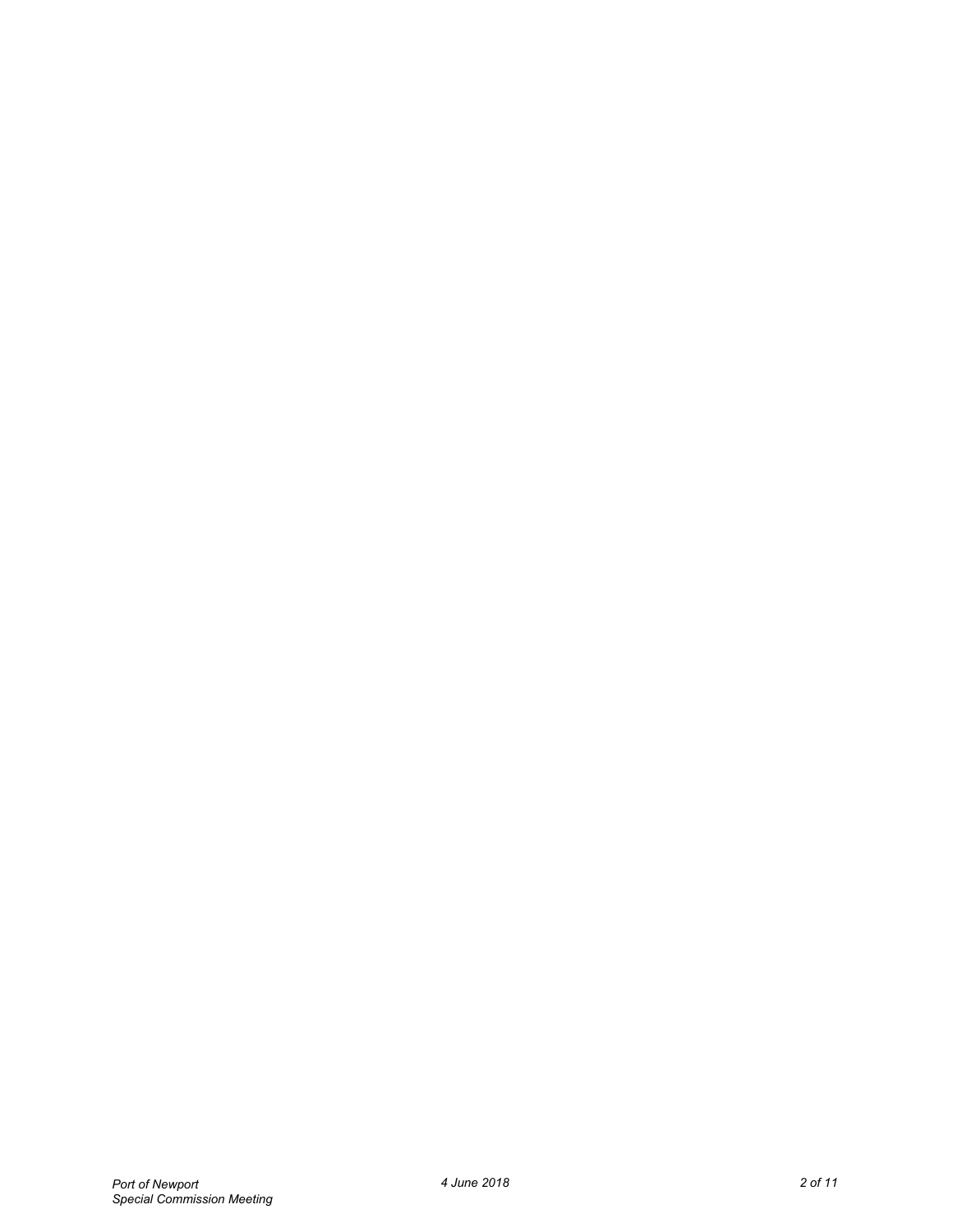James Martin Burke 46 SE 143<sup>RD</sup> St. South Beach, OR 97366 james m burke@yahoo.com  $(541)961 - 4838$ 

May 22, 2018

Port of Newport 600 SE Bay Blvd. Newport, OR 97365

To whom it may concern,

I am writing to you to express my interest in the vacant Position No. 5 on the Port Commission. I have been an elector residing within the Port District for 22 years, a proud member of this community, and active user of the Port of Newport Facilities. This is a thriving port and the main identity of our community. If chosen, I will help the current team move forward to maintain and improve our waterfront facilities. I also will listen and advise on options for increased future economic development within the district. Thank you for your consideration.

Sincerely, il

Jim Burke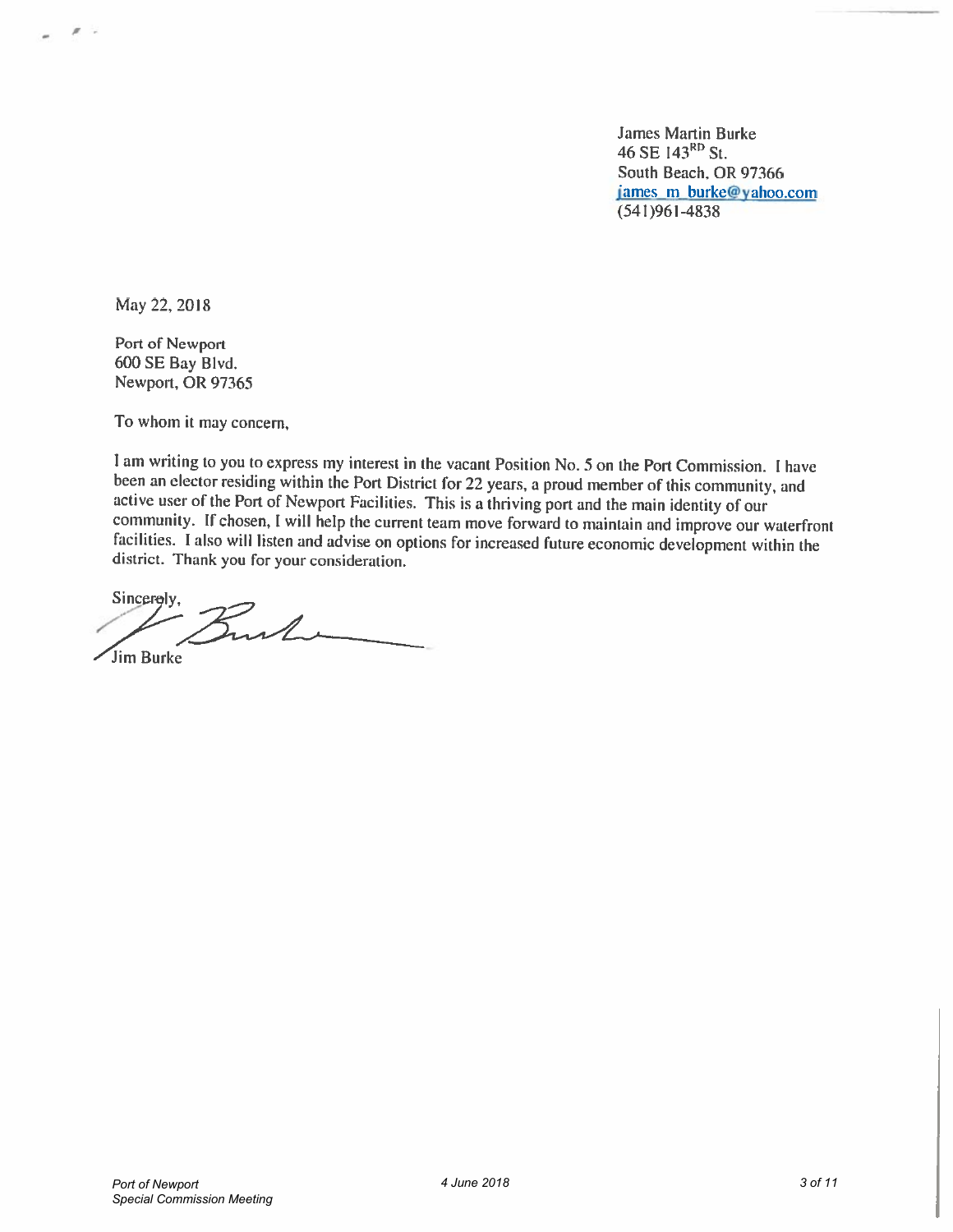s.

 $<\infty$  .  $\Box$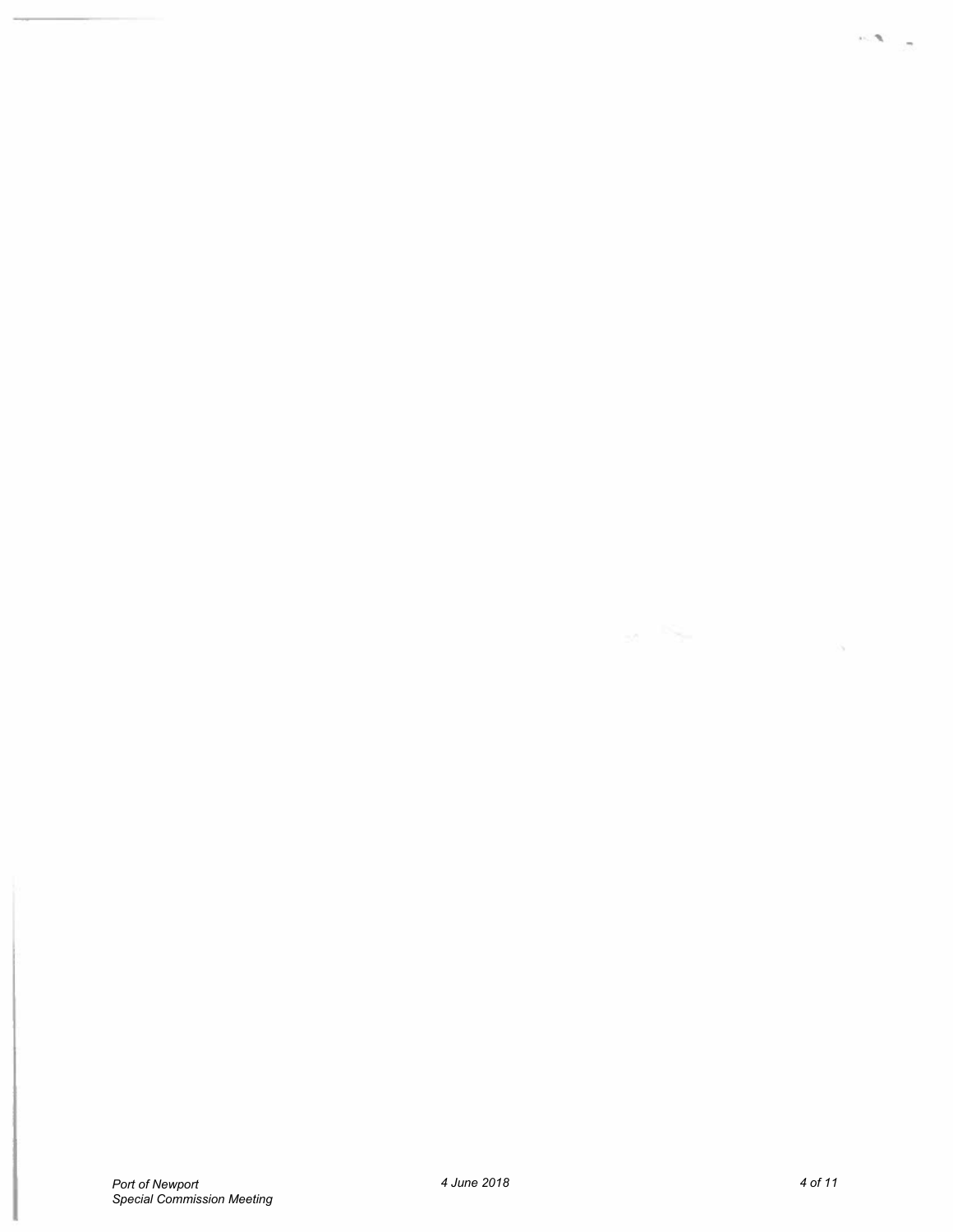PORT OF NEWPORT **Commission Vacancy CANDIDATE QUESTIONNAIRE** Printed Full Name: James Martin Burke Date: 5/22/18 Please submit your answers to the following:

1. What do you know about the Port of Newport, its mission, goals and the services it provides?

The Port of Newport is a special district that is to help create and maintain a thriving maritime community by safely providing quality facilities for our commercial and recreation needs.

2. What experience have you had serving on boards (public vs. private)?

I have sat on an advisory board for ODFW in the past and I currently sit on the Oregon Coast Community College Local Advisory Board which I have been on for the last for the last 12 years. Professionally I am part of a team of directors at the Oregon Coast Aquarium and meet with our Board of Directors monthly, with full board meetings quarterly.

3. Why are you interested in serving on the Port of Newport's Board of Commissioners?

I feel proud to be a part of this community and enjoy working and living in a thriving small port town. We are in a time of change and I believe I can help with the challenges that lie before us. I would hope to help bring the users and citizens together to help achieve goals and improve the infrastructure.

PON Commission Vacancy - Candidate Questionnaire (7 May 2018) Page 2 of 3

4. What professional experience or knowledge do you possess that could assist the Port meet its

goals? I have experience managing people and budgets. I have managed several capital construction projects in the 500 k to 1.5 million range, and currently manage a 2.5 million dollar annual budget. I have a calm demeanor and strive to find consensus within group decisions, and I look towards the future and do not dwell on the past. I have lived on the ocean all my life, I am familiar with the user groups, I hold a US Coast Guard Masters License, I have worked as a commercial fisherman, and marine biologist.

5. What do you view as the Port's strengths and opportunities? (List separately.)

Strengths-

- Location- deep water port and proximity to the ocean with continued support and cooperation  $\bullet$ from the Army Corps of Engineers for dredging efforts throughout the year.
- History and pride- strong tie and longevity to the all Oregon fisheries, forestry, and research  $\bullet$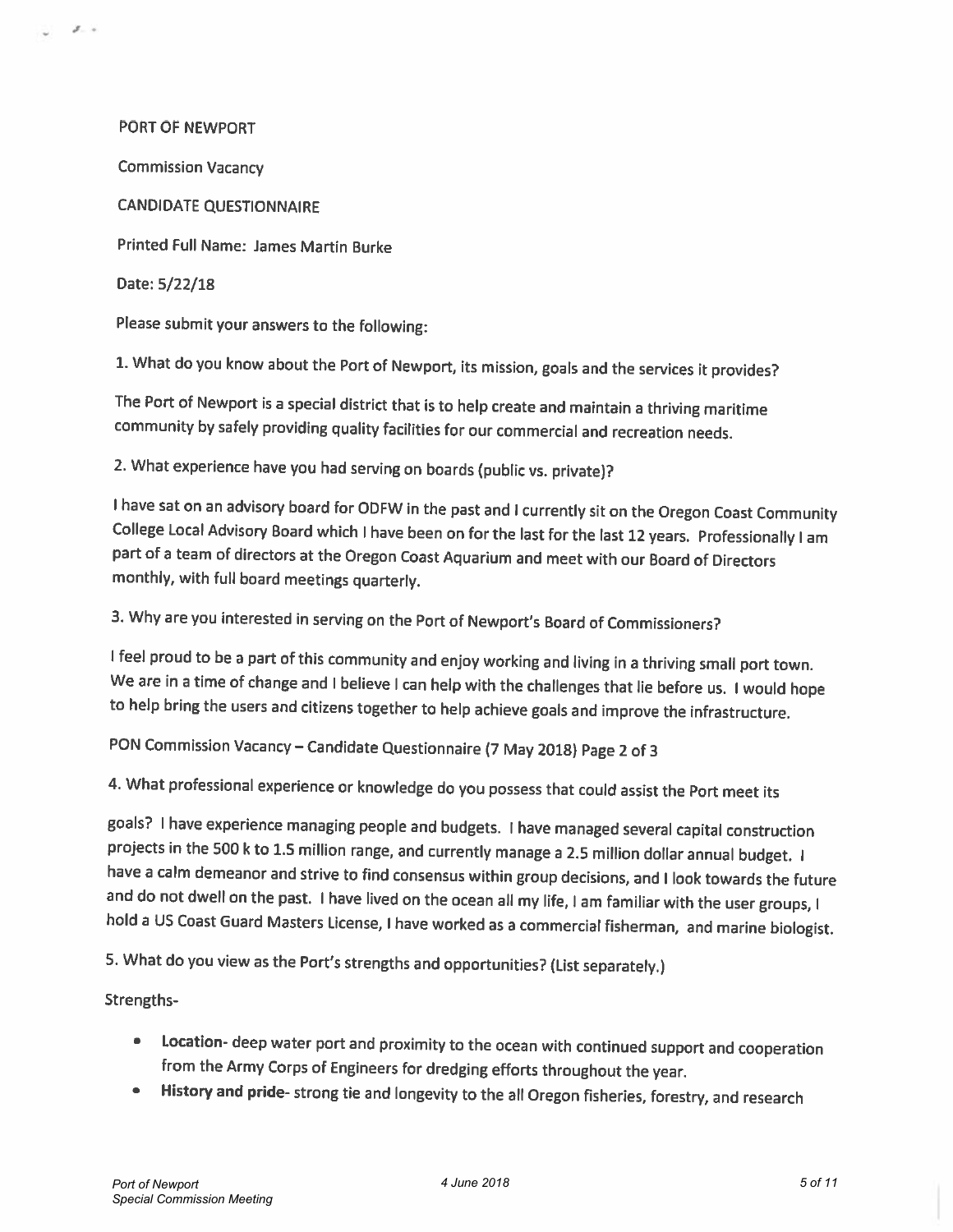- . Diversity of users -recreational, near commercial fleet and distant commercial fleet, state and federal research fleet
- Growing and improving local resources-Port of Toledo Shipyard that is capable of maintenance and repairs on most vessels that use the Port of Newport.
- . New or improved facilities NOAA, International Ship Terminal, South Beach Marina, boat ramp and RV area,
- Strong partners in development- Rogue Brewery, Fisherman's Wives, Fisheries Associations, Oregon Coast Aquarium, Hatfield Marine Science Center, and Hall Family property development to mention a few.

6. What do you see as the Port's weaknesses and threats? (List separately.) What measures

would you suggest be taken to address those weaknesses and threats?

Weaknesses- These are threats as I see them and I understand effort is already being put in this direction.

- Annual upkeep general wear and tear on all Port facilities and the annual expense of keeping up with our coastal environment and users. Helping to solidify a prioritized scheduled maintenance of all facilities new and old/ big and small.
- . Commercial dock disrepair- This is a major part of our identity and they have suffered from deferred maintenance and being put a bit of a back burner due to large pushes for large projects over the last decade (NOAA, IST).
- Politics- it appears the port commission has become too political and polarizing from a citizen  $\bullet$ perspective. This leads to the stagnation of progress, infighting, and quite frankly nowhere. There needs to be work done to find consensus and help on an advisory level to move forward and help fix the things that we are all so proud of.

PON Commission Vacancy - Candidate Questionnaire (7 May 2018) Page 3 of 3

7. What do you believe your role would be as a Port Commissioner?

I believe my role as a Port Commissioner would be to listen, learn and advise.

 $\mathcal{F}$  on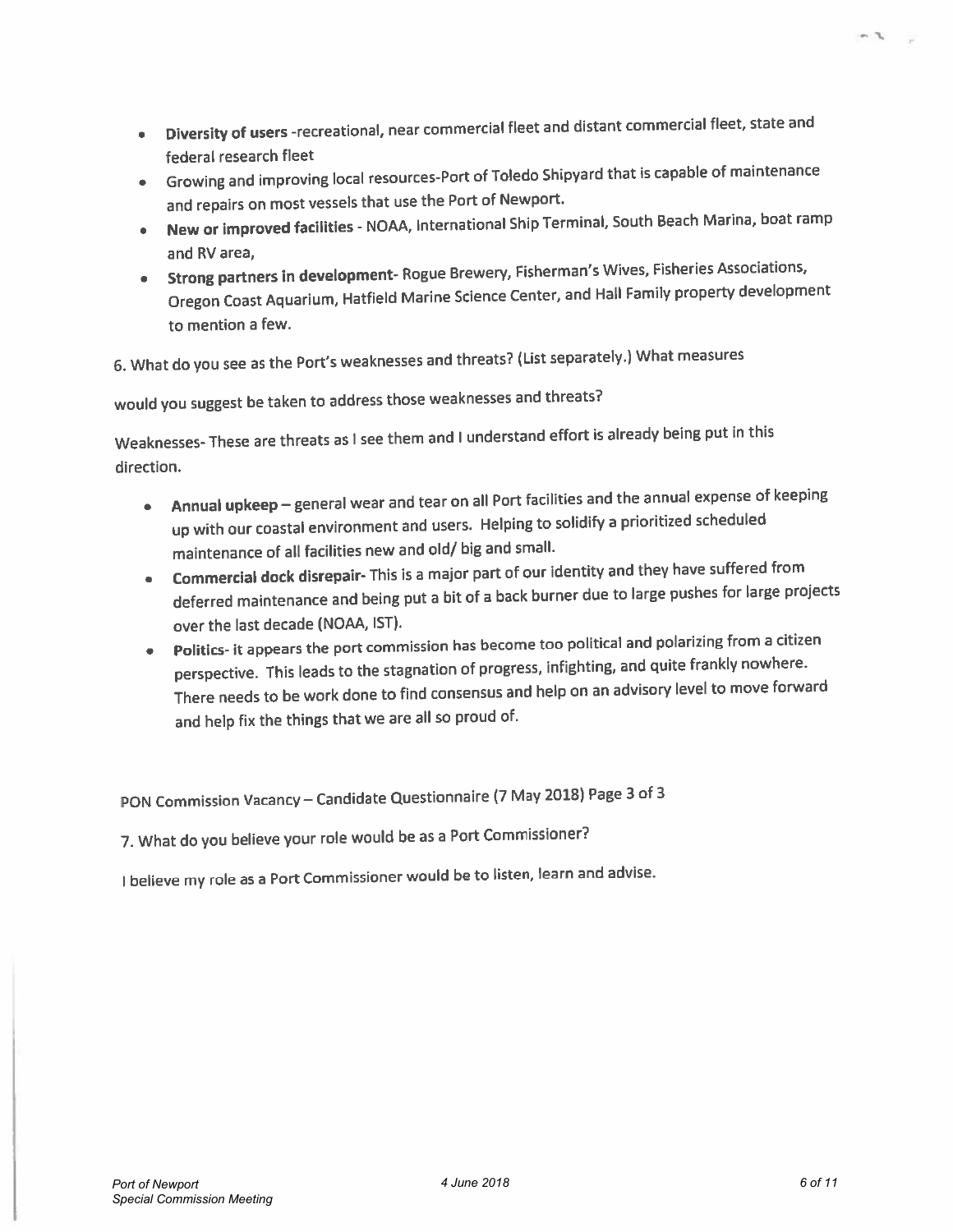To: Port of Newport Board of Commissioners

Subject: Commission seat #5

To whom it may concern,

May 21, 2018

I'm writing you to express my interest in the vacant commission seat #5. I have lived in the port district my entire life and have been a registered voter since I was 18 years of age making me a registered voter here for about 39 years.

I have attended the majority of port meetings since 2006 and have a keen knowledge of many of the issues facing the port today. Being I have been so involved with the port from co-chairing the committee to rebuild the international terminal to participating in several committees and processes I feel I would be a good candidate for the open position. I would be able to get up to speed quickly and do my job well with the knowledge and history I have on the issues.

I have previous public board service serving on the Newport rural fire protection board for 5+ years and I served my community prior to that being a volunteer firefighter and firefighter lieutenant at Newport Fire for about 14 years serving from 1996 to 2010.

Living in this community for over 57 years gives me a unique perspective on the needs of the entire community, I would look forward to this being the next step in serving my home community to make it a better place for all and to ensure the port does all it can to support all factions within and out side the district it possibly can.

Please accept this letter as my letter of interest in commission seat #5.

Sincerely:

Yale Shannon Fogar 429 SE 98th Street South Beach, OR 97366 541-867-6417 Teamtazz@charter.net

Please note my mailing address and physical address are the same.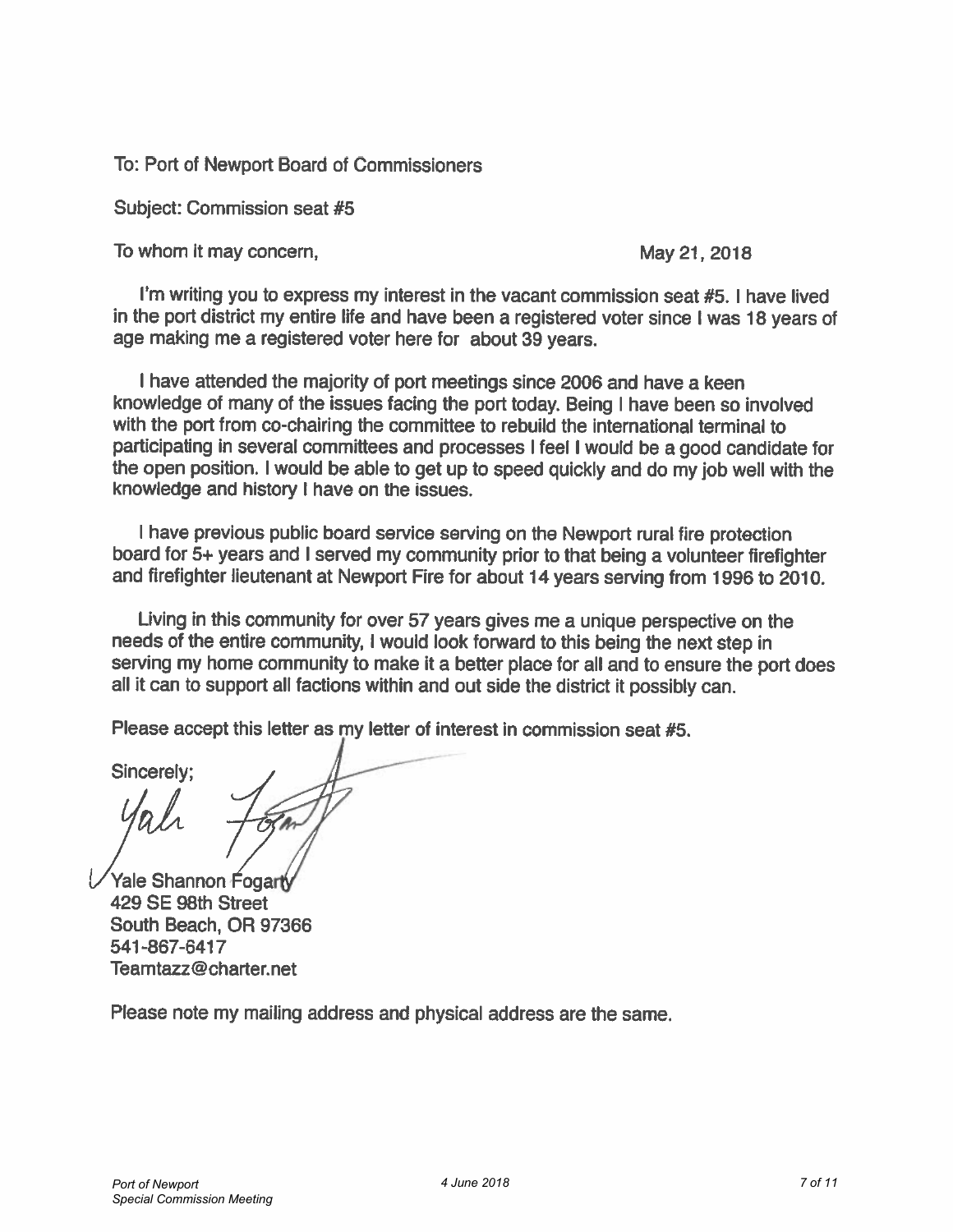## **PORT OF NEWPORT Commission Vacancy**

## **CANDIDATE QUESTIONNAIRE**

Printed Full Name: Yale Shannon Fogarty Date: May 21, 2018

Please submit your answers to the following:

1. What do you know about the Port of Newport, its mission, goals and the services it provides?

The ports mission is to increase community economic development. The port serves

a wide range of the public from traveling RV's to a large commercial fishing fleet. It manages

many facilities that serves the public in many ways and works closley with other public agencies

to ensure the the needs of the public are met.

2. What experience have you had serving on boards (public vs. private)?

I served 5 years on the Newport Rural Fire Protection District board of directors. I have also

been an officer in my Union local ( I.L.W.U.) which is one of the most democratic organizations

there is.

3. Why are you interested in serving on the Port of Newport's Board of Commissioners?

I would like to work to make the port a better place for all users and expand its accessibility

to more industries as well as current users. I feel with my working knowledge of the port I

can be a good asset to help solve the problems facing the port today.

PON Commission Vacancy - Candidate Questionnaire (7 May 2018)

Page 1 of 3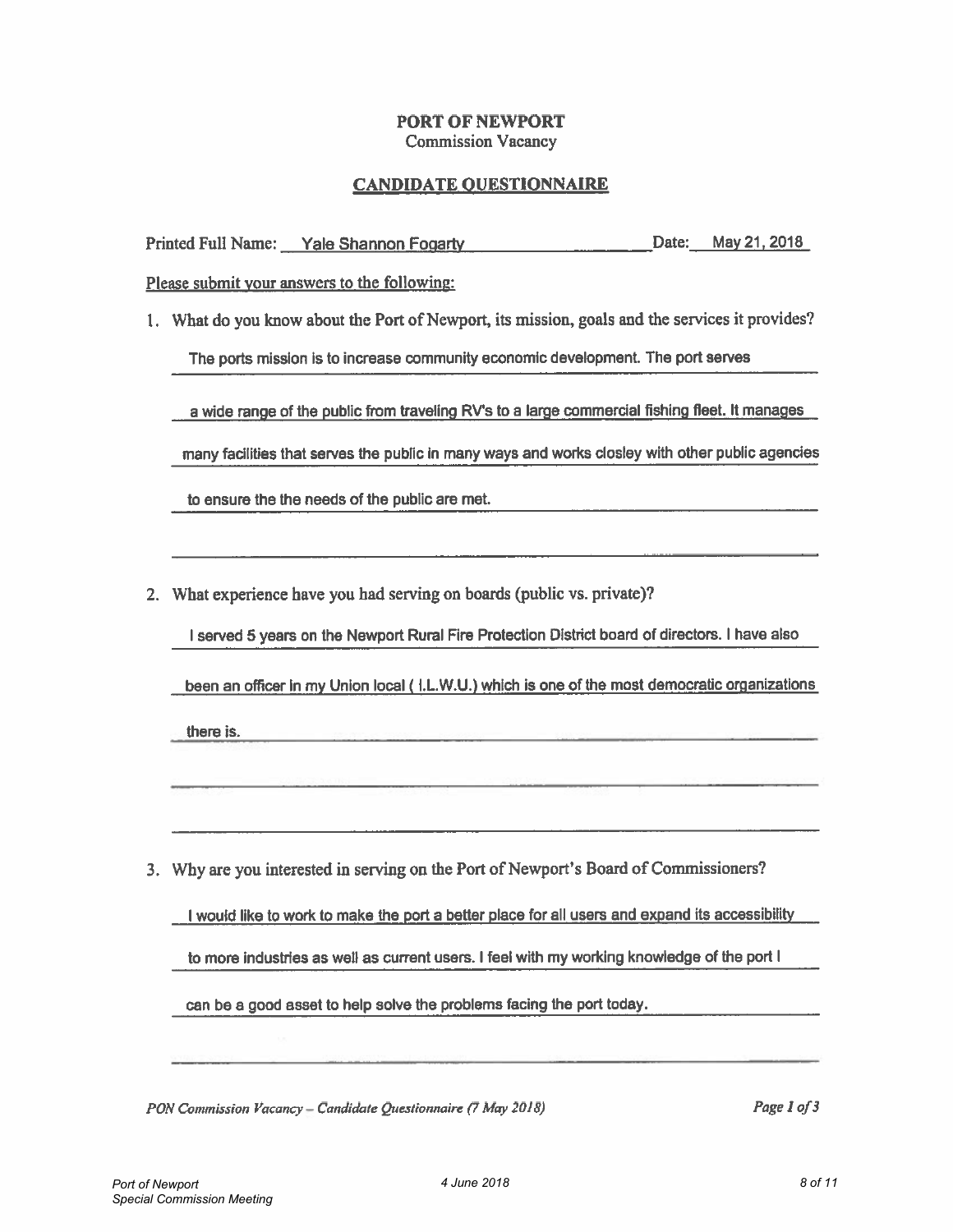7. What do you believe your role would be as a Port Commissioner?

To bring a fresh vision to the commisssion about priorities and problem solving. I would suggest reaching out to other public agencies to assist the port with issues it is struggling to solve on its own. I would hope to ease the polarization between different user groups and bring a voice of reason to the commission.

Additional Comments: I feel my long involvment with the port since 2006 makes me keenly able

to step in as a commissioner. I currently have a good working background with port issues and

would be able to understand many of them from day one. I'm also well known and trusted within

the local community and would be a strong liaison to the public.

I also know many of the current staff and feel I would bring a sense of ease and confidance to

them as the port works forward.

I would use my position to try and better the experience for all users of the port and work with

all commissioners, management and staff to make sure we do the best we can for the port district

and surrounding communities.

Thank You for your consideration.

| Sincerely; | <b>Selection</b> |        |  |
|------------|------------------|--------|--|
|            |                  |        |  |
|            |                  |        |  |
|            |                  | .<br>. |  |
|            |                  |        |  |

PON Commission Vacancy - Candidate Questionnaire (7 May 2018)